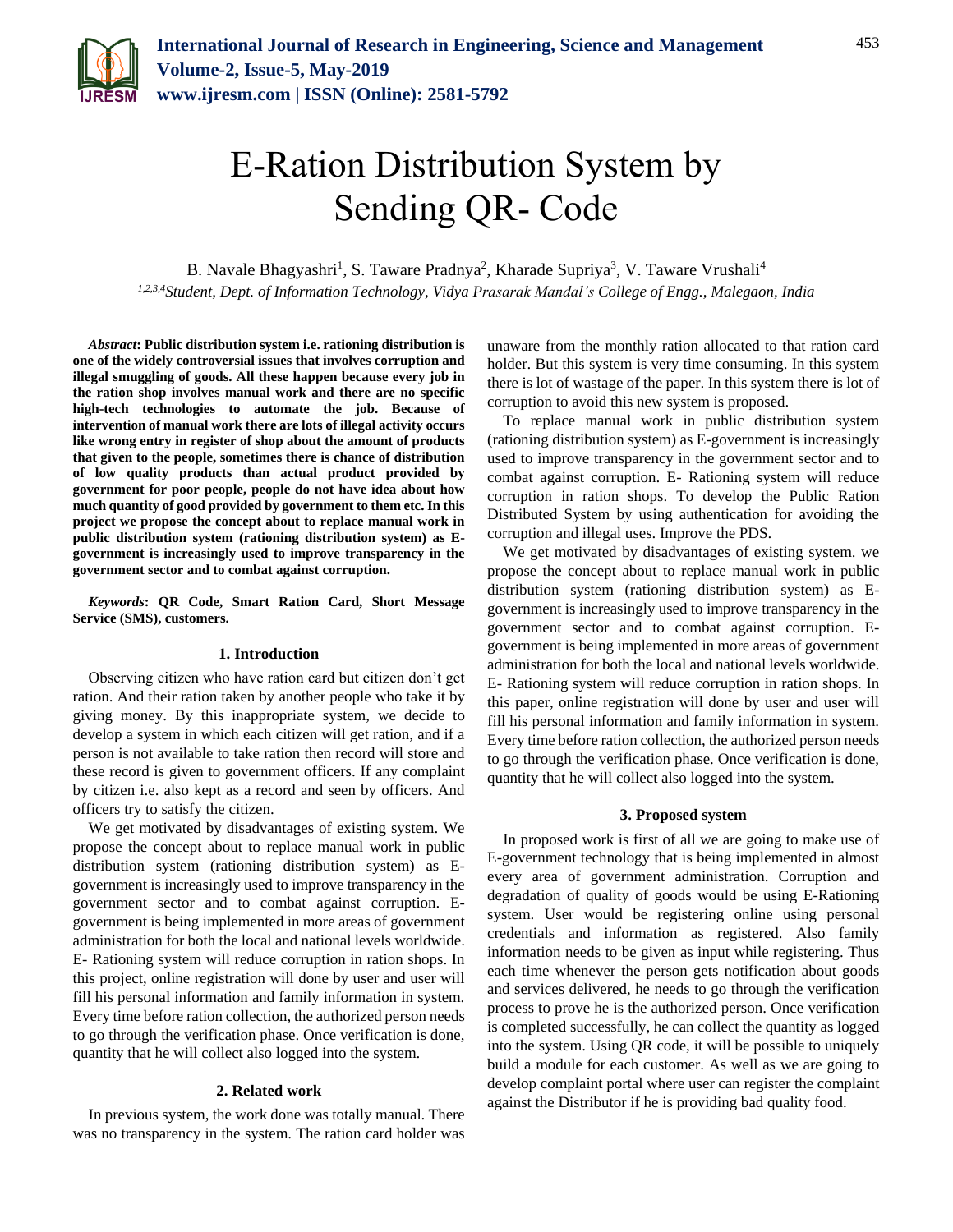

# *A. Advantages of proposed system*

- Transparency between government, consumer and distributors.
- Using QR code, consumers can view the quality and quantity of goods assigned to them.
- Consumers can register complain if found fraud by distributor.
- Gives more authority to consumer than distributor.



Fig. 1. System architecture

Collector have all rights to control the system. Collector allocate work to tahsil officer then tahsil officer have control on distributors. Citizens take their ration to their respective ration shop. If citizen have any issue to then citizen write his complain in complain box and which is read by collector and then collector work on complain. All the records by distributor is given back to tahsil officer and tahsil officer give report to collector.

## **4. Process**

- Process: Step 1: User will register and login into our system.
- Step 2: Apply for Ration Card.
- Step 3: System will generate ration card as per his/her financial condition.
- Step 4: System will send monthly food distribution item with qty to particular User in the form of QR Code Code.
- Step 5: After this, distributor will scan QR code and verify all details if all details are correct then he will distribute the food.
- Step 6: If food quality is poor user will register complaint against that particular distributor.

# **5. QR Code**

This paper introduces the concept of QR images, an automatic method to embed QR Codes into color images with bounded probability of detection error. These embeddings are compatible with standard decoding applications can be applied to any color image with full area coverage. The QR information bits are encoded into the luminance values of the image, taking advantage of the immunity of QR readers against local luminance disturbances. To mitigate the visual distortion of the QR image, the algorithm utilizes halfoning masks for the selection of modified pixels and nonlinear programming techniques to locally optimize luminance levels. A tractable model for the probability of error is developed and models of the human visual system are considered in the quality metric used to optimize the luminance levels of the QR image. To minimize the processing time, the optimization techniques proposed to consider the mechanics of a common binarization method and are designed to be amenable for parallel implementations. Experimental results show the graceful degradation of the decoding rate and the perceptual quality as a function the embedding parameters. A visual comparison between the proposed and existing methods is presented.



Fig. 2. QR code

# **6. Conclusion**

In this paper, we have explained how the influence of distributor can be minimized and more power can be directly given to consumer. This project will provide safe and secure method for consumer and can directly access to the goods granted to them. Introduction to QR code technology makes this more transparent for government and distributor. Moreover, users can easily register complaints which are not possible in current scenario.

## **References**

- [1] V. Singh, V. Aamani, and B. Mounika, "Smart Ration Card," in Journal of Global Research in Computer Science, vol. 4, no. 4, pp. 172-174, April 2013.
- [2] Dhanashri Pingale, Sonali Patil, Nishigandha Gadakh, Reena Avhad, and Gundal S.S, "Web Enabled Ration Distribution and Corruption Controlling System," International Journal of Engineering and Innovative Technology (IJEIT) Volume 2, Issue 8, February 2013.
- [3] Ministry of Consumer Affairs, Food and Public Distribution Department of Food and Public Distribution, Annual Plan 2011-12.
- [4] Neha Pardeshi, Trupti Desale, Prajakta Bhagwat, and Ruchali Ahire, "Web-Enabled Ration Distribution and Controlling," 1st International Conference on Recent Trends in Engineering & Technology, Special Issue of International Journal of electronics, Communication & Soft Computing Science & Engineering, March 2012.
- [5] Rajesh C. Pingle and P. B. Borole, "Automatic Rationing for Public Distribution System (PDS) using RFID and GSM Module to Prevent Irregularities," HCTL Open International Journal of Technology Innovations and Research, vol. 2, pp.102-111, March 2013.